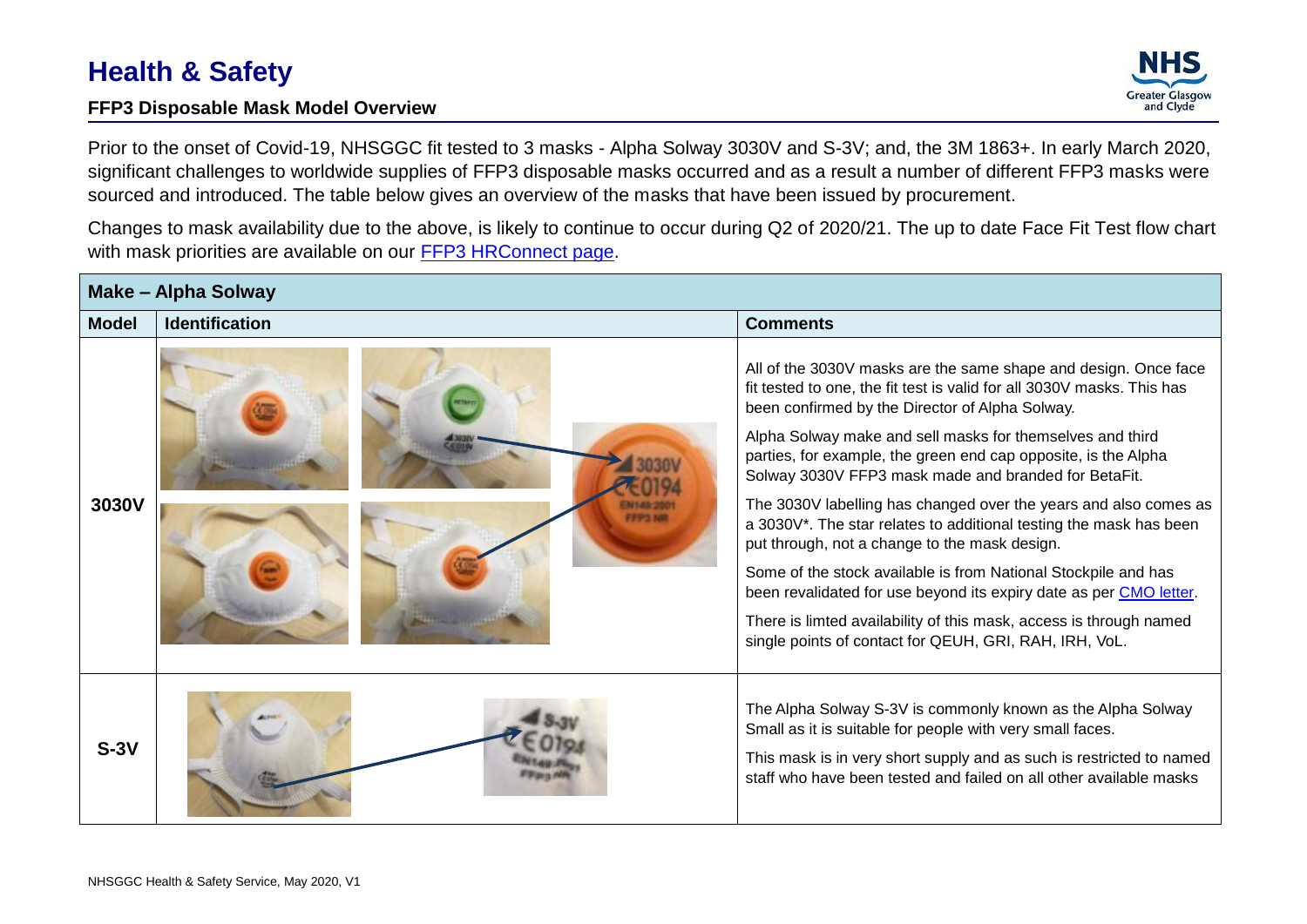| $Make - 3M$        |                       |                                                                                                                                                                                                                                                                                                                                                                                                               |
|--------------------|-----------------------|---------------------------------------------------------------------------------------------------------------------------------------------------------------------------------------------------------------------------------------------------------------------------------------------------------------------------------------------------------------------------------------------------------------|
| <b>Model</b>       | <b>Identification</b> | <b>Comments</b>                                                                                                                                                                                                                                                                                                                                                                                               |
|                    |                       | This mask was made available from National Stockpile and has been revalidated for use<br>beyond its expiry date as per CMO letter.                                                                                                                                                                                                                                                                            |
| 1863               | <b>3MW</b>            | When first received and evaluated, it was identified that crossing the straps improved the<br>fit rate significantly. RPE2Fit (GGC's external training and accreditor supplier) were<br>consulted and agreed that this was a reasonable adjustment to the fit test procedure for<br>this mask. Therefore, during fit testing, the mask straps are crossed. Guidance and a short<br>video were created - Link. |
|                    |                       | Whilst supply of this mask is finite as it comes from the National Stockpile, there are large<br>volumes available                                                                                                                                                                                                                                                                                            |
| 1863+              | CE 2797               | This mask was made available from National Stockpile and has been revalidated for use<br>beyond its expiry date as per CMO letter.<br>This mask is different from the 3M 1863 mask and as such requires a separate fit test.                                                                                                                                                                                  |
|                    |                       | The two masks are not interchangeable.<br>There are large volumes of this mask available.                                                                                                                                                                                                                                                                                                                     |
| <b>1873V</b>       |                       | This mask was made available from National Stockpile and has been revalidated for use<br>beyond its expiry date as per CMO letter.                                                                                                                                                                                                                                                                            |
|                    |                       | There is limted availability of this mask, access is through named single points of contact<br>for QEUH, GRI, RAH, IRH, VoL.                                                                                                                                                                                                                                                                                  |
| 1873V+<br>$/9332+$ | N1449-2004 FEP3 NR I  | The 1873V+ and the 9332+ masks are the same mask design and shape, branded for<br>different industries. When one has been face fitted to, the face fit test is valid for the the<br>other.                                                                                                                                                                                                                    |
|                    |                       | These masks are different from the 3M 1873V mask and as such require a separate fit<br>test. The two masks are not interchangeable.                                                                                                                                                                                                                                                                           |
|                    |                       | These masks have not been released from stores as at 20 <sup>th</sup> May 2020.                                                                                                                                                                                                                                                                                                                               |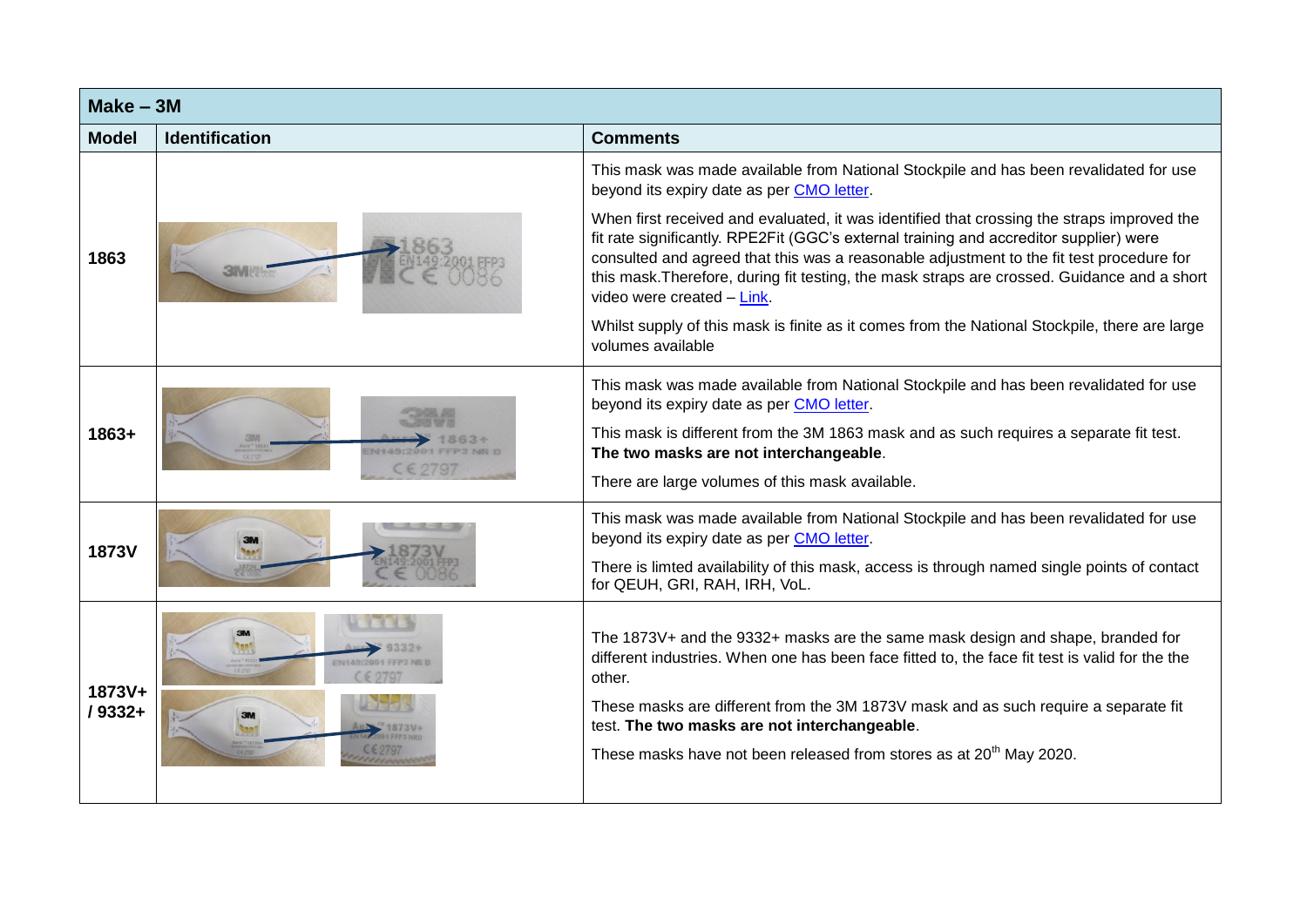| 8833 |  | This mask was made available from National Stockpile and has been revalidated for use<br>beyond its expiry date as per CMO letter.                                                                                                                                                                                                                                  |
|------|--|---------------------------------------------------------------------------------------------------------------------------------------------------------------------------------------------------------------------------------------------------------------------------------------------------------------------------------------------------------------------|
|      |  | When first received and evaluated, it was identified that the fabric elastic and fixing staple<br>were such that the mask could be tightened, this improved the seal significantly. Whilst the<br>instructions for use to do say that the straps can be tightened, they do not advise against<br>this.                                                              |
|      |  | During fit testing, the mask is fitted initially without tightening the straps and if required, for<br>example, there is no alternative mask available, advice given to tighten the straps enough<br>to get a seal, without causing significant discomfort. Advice is given that the amount of<br>tightening requires to be replicated each time this mask is worn. |
|      |  | This mask is very limited in supply and staff should be tested against other masks on the<br>FFT flow chart to move away from using it (Link).                                                                                                                                                                                                                      |

| <b>Make - Honeywell</b> |                       |  |                                                                                                                                                                                                                                                                                                                    |  |
|-------------------------|-----------------------|--|--------------------------------------------------------------------------------------------------------------------------------------------------------------------------------------------------------------------------------------------------------------------------------------------------------------------|--|
| <b>Model</b>            | <b>Identification</b> |  | Comments                                                                                                                                                                                                                                                                                                           |  |
| <b>SuperOne</b><br>3208 | <b>Honeywe</b>        |  | This mask was tested on for a number of days with very poor fit test rates, that is, there<br>were very few people that the mask fitted and as such has been withdrawn from supply.<br>Staff currently fit tested to this mask and using it, should be tested against another mask<br>on the FFT flow chart (Link) |  |